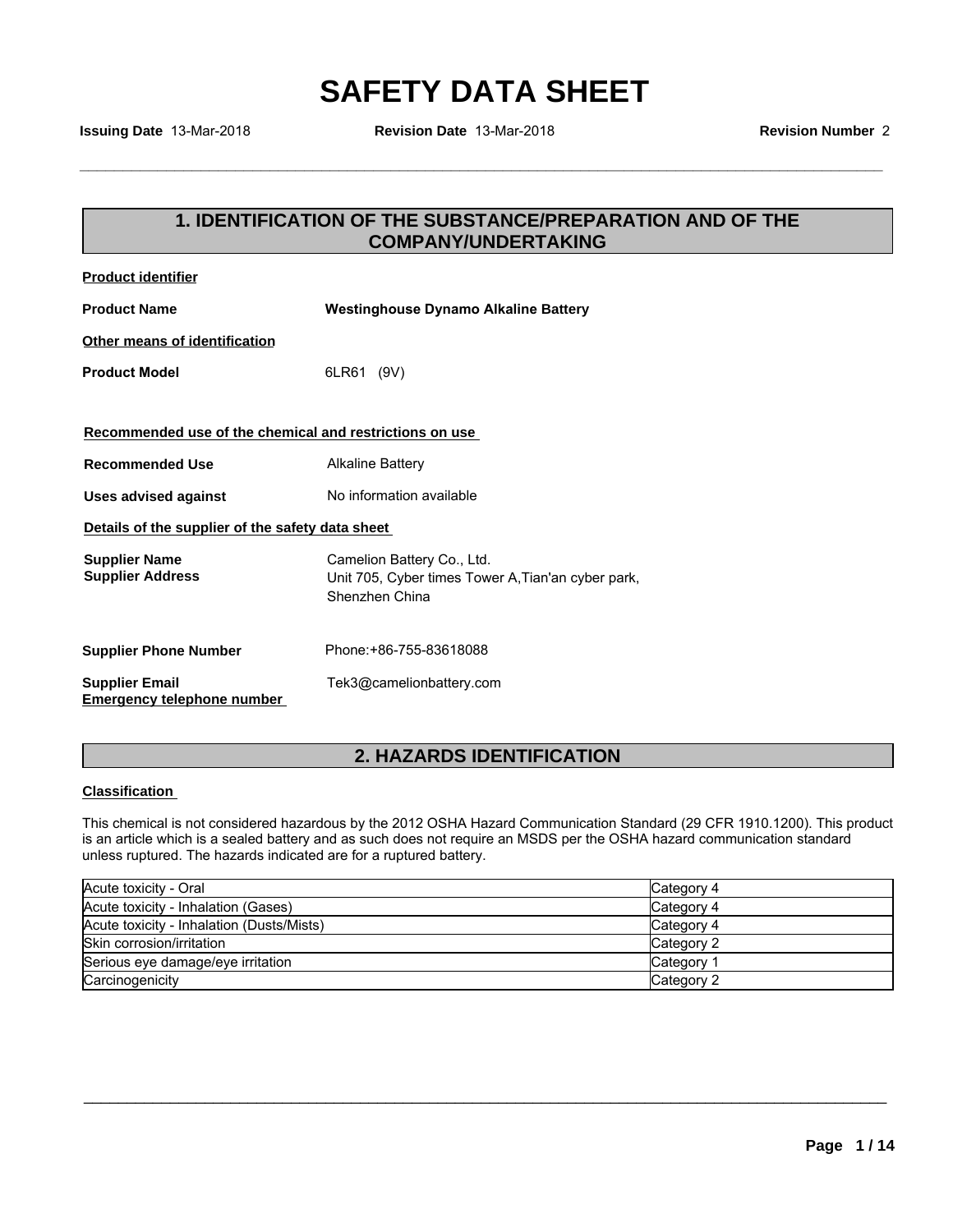Specific target organ toxicity (repeated exposure) Category 2

\_\_\_\_\_\_\_\_\_\_\_\_\_\_\_\_\_\_\_\_\_\_\_\_\_\_\_\_\_\_\_\_\_\_\_\_\_\_\_\_\_\_\_\_\_\_\_\_\_\_\_\_\_\_\_\_\_\_\_\_\_\_\_\_\_\_\_\_\_\_\_\_\_\_\_\_\_\_\_\_\_\_\_\_\_\_\_\_\_\_\_\_\_

### **GHS Label elements, including precautionary statements**

|                                                                   | <b>Emergency Overview</b>                                                                                                                                                                                                                                                                   |                   |
|-------------------------------------------------------------------|---------------------------------------------------------------------------------------------------------------------------------------------------------------------------------------------------------------------------------------------------------------------------------------------|-------------------|
| Signal word                                                       | Danger                                                                                                                                                                                                                                                                                      |                   |
| <b>Hazard Statements</b>                                          |                                                                                                                                                                                                                                                                                             |                   |
| lHarmful if swallowed                                             |                                                                                                                                                                                                                                                                                             |                   |
| Harmful if inhaled                                                |                                                                                                                                                                                                                                                                                             |                   |
| lCauses skin irritation                                           |                                                                                                                                                                                                                                                                                             |                   |
| Causes serious eye damage                                         |                                                                                                                                                                                                                                                                                             |                   |
| Suspected of causing cancer                                       |                                                                                                                                                                                                                                                                                             |                   |
| May cause damage to organs through prolonged or repeated exposure |                                                                                                                                                                                                                                                                                             |                   |
|                                                                   | This product is an article which contains a chemical substance. Safety information is given for exposure to the article as sold.<br>Intended use of the product should not result in exposure to the chemical substance. This is a battery. In case of rupture: the<br>above hazards exist. |                   |
| Appearance Solid                                                  | <b>Physical State Solid</b>                                                                                                                                                                                                                                                                 | <b>Odor Nonel</b> |

Do not handle until all safety precautions have been read and understood Use personal protective equipment as required

Wash face, hands and any exposed skin thoroughly after handling

Do not eat, drink or smoke when using this product

Use only outdoors or in a well-ventilated area

Do not breathe dust/fume/gas/mist/vapors/spray

### **Precautionary Statements - Response**

IF exposed or concerned: Get medical advice/attention Specific treatment (see supplemental first aid instructions on this label)

### **Eyes**

IF IN EYES: Rinse cautiously with water for several minutes. Remove contact lenses, if present and easy to do. Continue rinsing Immediately call a POISON CENTER or doctor/physician

\_\_\_\_\_\_\_\_\_\_\_\_\_\_\_\_\_\_\_\_\_\_\_\_\_\_\_\_\_\_\_\_\_\_\_\_\_\_\_\_\_\_\_\_\_\_\_\_\_\_\_\_\_\_\_\_\_\_\_\_\_\_\_\_\_\_\_\_\_\_\_\_\_\_\_\_\_\_\_\_\_\_\_\_\_\_\_\_\_\_\_\_\_

### **Skin**

IF ON SKIN: Wash with plenty of soap and water If skin irritation occurs: Get medical advice/attention Take off contaminated clothing and wash before reuse

### **Inhalation**

IF INHALED: Remove victim to fresh air and keep at rest in a position comfortable for breathing

### **Ingestion**

IF SWALLOWED: Call a POISON CENTER or doctor/physician if you feel unwell Rinse mouth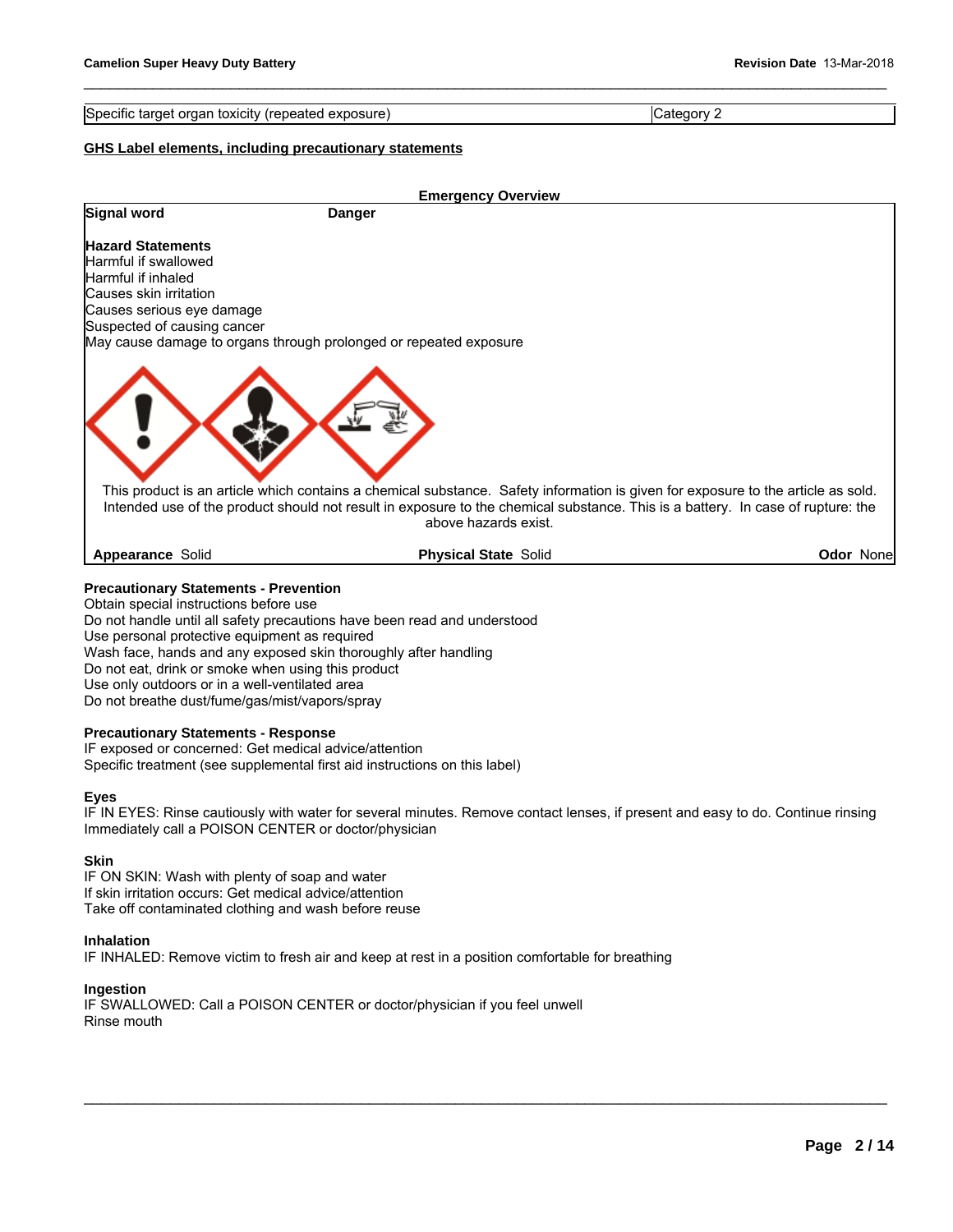### **Precautionary Statements - Storage**

Store locked up

**Precautionary Statements - Disposal** Dispose of contents/container to an approved waste disposal plant

### **Hazards not otherwise classified (HNOC)**

### **Unknown Toxicity**

### **Other information**

### **Interactions with Other Chemicals**

\_\_\_\_\_\_\_\_\_\_\_\_\_\_\_\_\_\_\_\_\_\_\_\_\_\_\_\_\_\_\_\_\_\_\_\_\_\_\_\_\_\_\_\_\_\_\_\_\_\_\_\_\_\_\_\_\_\_\_\_\_\_\_\_\_\_\_\_\_\_\_\_\_\_\_\_\_\_\_\_\_\_\_\_\_\_\_\_\_\_\_\_\_

| Hazards not otherwise classified (HNOC)                                                           |                                                                                          |          |                     |
|---------------------------------------------------------------------------------------------------|------------------------------------------------------------------------------------------|----------|---------------------|
| Not applicable                                                                                    |                                                                                          |          |                     |
| <b>Unknown Toxicity</b><br>15.6% of the mixture consists of ingredient(s) of unknown toxicity     |                                                                                          |          |                     |
| <b>Other information</b>                                                                          |                                                                                          |          |                     |
| Very toxic to aquatic life with long lasting effects                                              |                                                                                          |          |                     |
| <b>Interactions with Other Chemicals</b><br>Use of alcoholic beverages may enhance toxic effects. |                                                                                          |          |                     |
|                                                                                                   | 3. COMPOSITION/INFORMATION ON INGREDIENTS                                                |          |                     |
|                                                                                                   |                                                                                          |          |                     |
|                                                                                                   |                                                                                          |          |                     |
| Chemical Name                                                                                     | <b>CAS No</b>                                                                            | Weight-% | <b>Trade Secret</b> |
|                                                                                                   | 7440-66-6                                                                                | 40       |                     |
|                                                                                                   | 1313-13-9                                                                                | 30       | $\star$             |
|                                                                                                   | 7782-42-5                                                                                | 6        | $\star$             |
|                                                                                                   | 7646-85-7                                                                                | 4        | $\star$             |
|                                                                                                   | 1333-86-4                                                                                | 5        | $\star$             |
|                                                                                                   | 7439-89-6                                                                                | 4        | $\star$             |
| Zinc<br>Manganese dioxide<br>Graphite<br>Zinc chloride<br>Carbon black<br>llron<br>brass          | 12597-71-6                                                                               | 5        | $\star$             |
|                                                                                                   | 12125-02-9                                                                               | 5        | $\star$             |
|                                                                                                   | 8052-42-4                                                                                | 1        | $\star$             |
| Ammonium chloride<br>Asphalt                                                                      | *The exact percentage (concentration) of composition has been withheld as a trade secret |          |                     |

### **First aid measures**

| <b>General Advice</b> | First aid is upon rupture of sealed battery. Show this safety data sheet to the<br>doctor in attendance. Immediate medical attention is required.                                                                                                                          |
|-----------------------|----------------------------------------------------------------------------------------------------------------------------------------------------------------------------------------------------------------------------------------------------------------------------|
| <b>Eye Contact</b>    | Rinse immediately with plenty of water, also under the eyelids, for at least 15<br>minutes. Keep eye wide open while rinsing. Remove contact lenses, if present and<br>easy to do. Continue rinsing. Do not rub affected area. Seek immediate medical<br>attention/advice. |
| <b>Skin Contact</b>   | Wash off immediately with soap and plenty of water for at least 15 minutes. Get<br>medical attention if irritation develops and persists.                                                                                                                                  |
| <b>Inhalation</b>     | Remove to fresh air. Get medical attention immediately if symptoms occur.                                                                                                                                                                                                  |
| Ingestion             | Rinse mouth immediately and drink plenty of water. Never give anything by mouth<br>to an unconscious person. Do NOT induce vomiting. Call a physician.                                                                                                                     |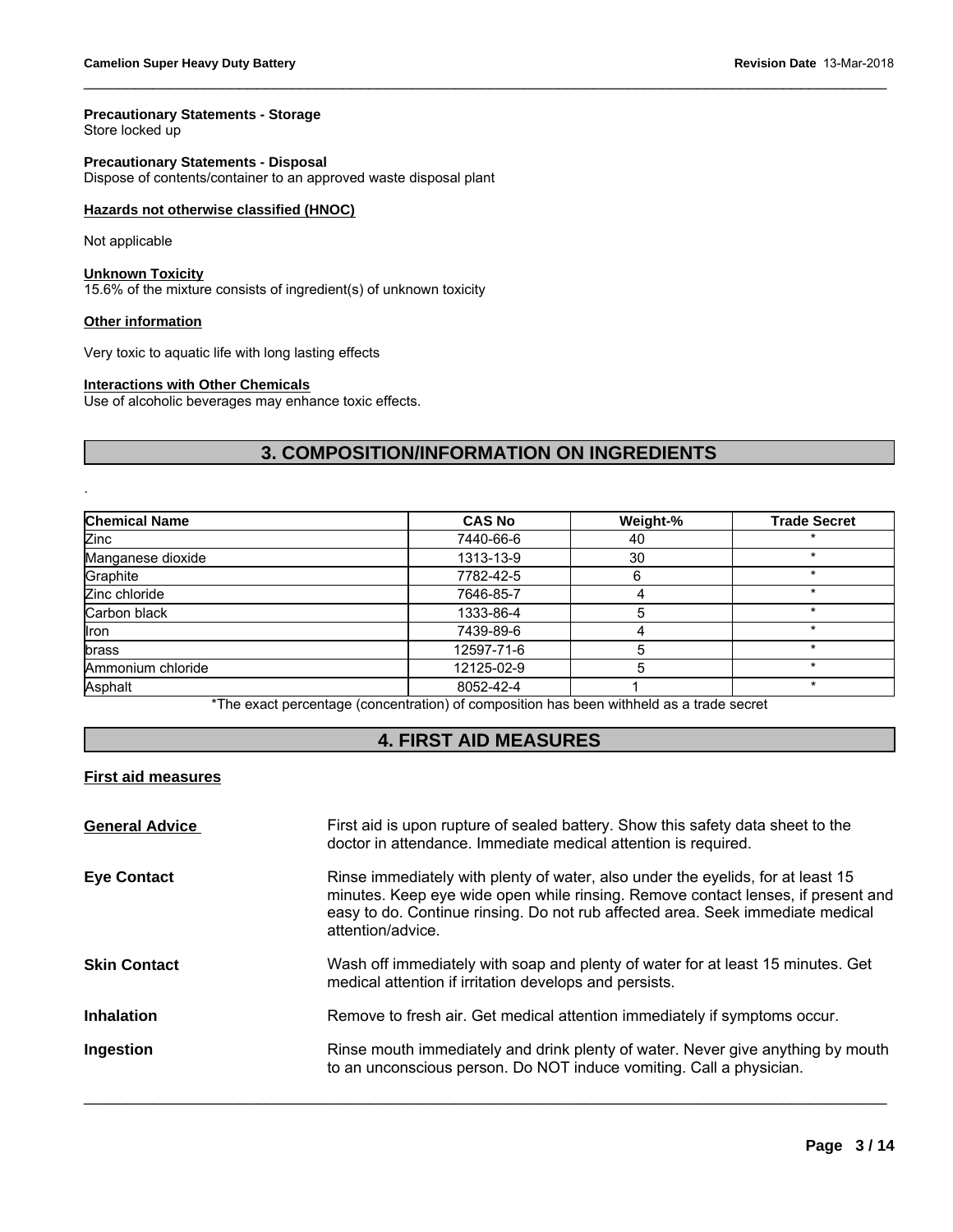**Self-protection of the first aider** Avoid contact with skin, eyes or clothing. Use personal protective equipment as required. Wear personal protective clothing (see section 8). id contact with skin, eyes or clothing. Use personal protective equipment a<br>
ired. Wear personal protective clothing (see section 8).<br> **5. both acute and delayed**<br>
ing sensation. Coughing and/ or wheezing. Difficulty in br

\_\_\_\_\_\_\_\_\_\_\_\_\_\_\_\_\_\_\_\_\_\_\_\_\_\_\_\_\_\_\_\_\_\_\_\_\_\_\_\_\_\_\_\_\_\_\_\_\_\_\_\_\_\_\_\_\_\_\_\_\_\_\_\_\_\_\_\_\_\_\_\_\_\_\_\_\_\_\_\_\_\_\_\_\_\_\_\_\_\_\_\_\_

### **Most important symptoms and effects, both acute and delayed**

**Most Important Symptoms and** Burning sensation. Coughing and/ or wheezing. Difficulty in breathing. **Effects**

### **Indication of any immediate medical attention and special treatment needed**

**Notes to Physician** Treat symptomatically.

### **Suitable Extinguishing Media**

Use extinguishing measures that are appropriate to local circumstances and the surrounding environment.

### **Unsuitable extinguishing media**

CAUTION: Use of water spray when fighting fire may be inefficient.

### **Specific Hazards Arising from the Chemical**

No information available.

| <b>Uniform Fire Code</b> | Irritant: Solid          |  |
|--------------------------|--------------------------|--|
|                          | Toxic: Solid             |  |
|                          | Oxidizer: Class 1--Solid |  |

### **Hazardous Combustion Products** Carbon oxides.

**Explosion Data Sensitivity to Mechanical Impact** No.

**Sensitivity to Static Discharge No.** 

### **Protective equipment and precautions for firefighters**

As in any fire, wear self-contained breathing apparatus pressure-demand, MSHA/NIOSH (approved or equivalent) and full protective gear.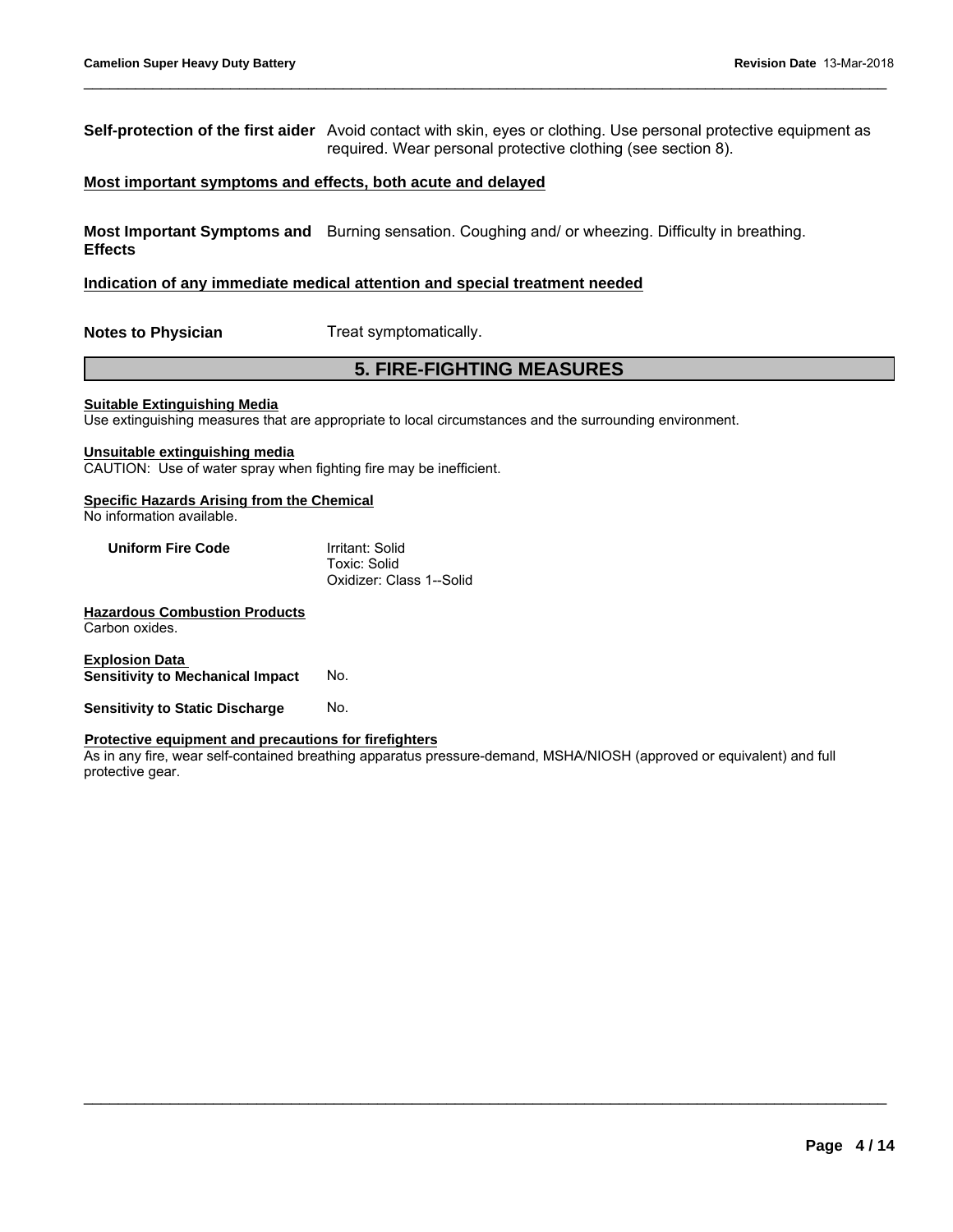# Revision Date 13-Mar-2018<br> **6. ACCIDENTAL RELEASE MEASURES**<br> **ACCIDENTAL RELEASE MEASURES**

\_\_\_\_\_\_\_\_\_\_\_\_\_\_\_\_\_\_\_\_\_\_\_\_\_\_\_\_\_\_\_\_\_\_\_\_\_\_\_\_\_\_\_\_\_\_\_\_\_\_\_\_\_\_\_\_\_\_\_\_\_\_\_\_\_\_\_\_\_\_\_\_\_\_\_\_\_\_\_\_\_\_\_\_\_\_\_\_\_\_\_\_\_

### **Personal precautions, protective equipment and emergency procedures**

| <b>Personal Precautions</b>                                  | Avoid contact with skin, eyes or clothing. Ensure adequate ventilation. Use personal<br>protective equipment as required. Avoid generation of dust. Do not breathe dust. Evacuate<br>personnel to safe areas.                                                                                                                                                   |
|--------------------------------------------------------------|-----------------------------------------------------------------------------------------------------------------------------------------------------------------------------------------------------------------------------------------------------------------------------------------------------------------------------------------------------------------|
| <b>Other Information</b>                                     | Refer to protective measures listed in Sections 7 and 8.                                                                                                                                                                                                                                                                                                        |
| <b>Environmental Precautions</b>                             |                                                                                                                                                                                                                                                                                                                                                                 |
| <b>Environmental Precautions</b>                             | Refer to protective measures listed in Sections 7 and 8. Prevent further leakage or spillage<br>if safe to do so.                                                                                                                                                                                                                                               |
| Methods and material for containment and cleaning up         |                                                                                                                                                                                                                                                                                                                                                                 |
| <b>Methods for Containment</b>                               | Prevent further leakage or spillage if safe to do so.                                                                                                                                                                                                                                                                                                           |
| Methods for cleaning up                                      | Pick up and transfer to properly labeled containers.                                                                                                                                                                                                                                                                                                            |
|                                                              |                                                                                                                                                                                                                                                                                                                                                                 |
|                                                              | 7. HANDLING AND STORAGE                                                                                                                                                                                                                                                                                                                                         |
| <b>Precautions for safe handling</b>                         |                                                                                                                                                                                                                                                                                                                                                                 |
| Handling                                                     | In case of rupture: Handle in accordance with good industrial hygiene and safety practice.<br>Avoid contact with skin, eyes or clothing. Do not eat, drink or smoke when using this<br>product. Take off contaminated clothing and wash before reuse. Ensure adequate<br>ventilation. In case of insufficient ventilation, wear suitable respiratory equipment. |
| Conditions for safe storage, including any incompatibilities |                                                                                                                                                                                                                                                                                                                                                                 |
| <b>Storage</b>                                               | Keep containers tightly closed in a dry, cool and well-ventilated place. Store locked up.<br>Keep out of the reach of children.                                                                                                                                                                                                                                 |
| <b>Incompatible Products</b>                                 | Strong acids. Strong oxidizing agents. Strong bases.                                                                                                                                                                                                                                                                                                            |
|                                                              | 8. EXPOSURE CONTROLS/PERSONAL PROTECTION                                                                                                                                                                                                                                                                                                                        |
| <b>Control parameters</b>                                    |                                                                                                                                                                                                                                                                                                                                                                 |
|                                                              |                                                                                                                                                                                                                                                                                                                                                                 |

### **Control parameters**

### **Exposure Guidelines**

| <b>Chemical Name</b> | <b>ACGIH TLV</b>                                                      | <b>OSHA PEL</b>                        | <b>NIOSH IDLH</b>                     |  |
|----------------------|-----------------------------------------------------------------------|----------------------------------------|---------------------------------------|--|
| Zinc                 | STEL: 10 $mg/m3$ respirable                                           | TWA: $5 \text{ mg/m}^3$ fume           | IDLH: $500 \text{ mg/m}^3$            |  |
| 7440-66-6            | fraction                                                              | TWA: $15 \text{ mg/m}^3$ total dust    | Ceiling: $15 \text{ mg/m}^3$ dust     |  |
|                      | $TWA: 2 mg/m3$ respirable fraction $TWA: 5 mg/m3$ respirable fraction |                                        | TWA: $5 \text{ mg/m}^3$ dust and fume |  |
|                      |                                                                       |                                        | STEL: $10 \text{ mg/m}^3$ fume        |  |
| Manganese dioxide    | TWA: 0.02 mg/m <sup>3</sup> Mn                                        | (vacated) Ceiling: $5 \text{ mg/m}^3$  | IDLH: 500 mg/m <sup>3</sup> Mn        |  |
| 1313-13-9            | TWA: $0.1 \text{ mg/m}^3$ Mn                                          | Ceiling: $5 \text{ mg/m}^3 \text{ Mn}$ | TWA: 1 $mq/m3$ Mn                     |  |
|                      |                                                                       |                                        | STEL: 3 mg/m <sup>3</sup> Mn          |  |
|                      |                                                                       |                                        |                                       |  |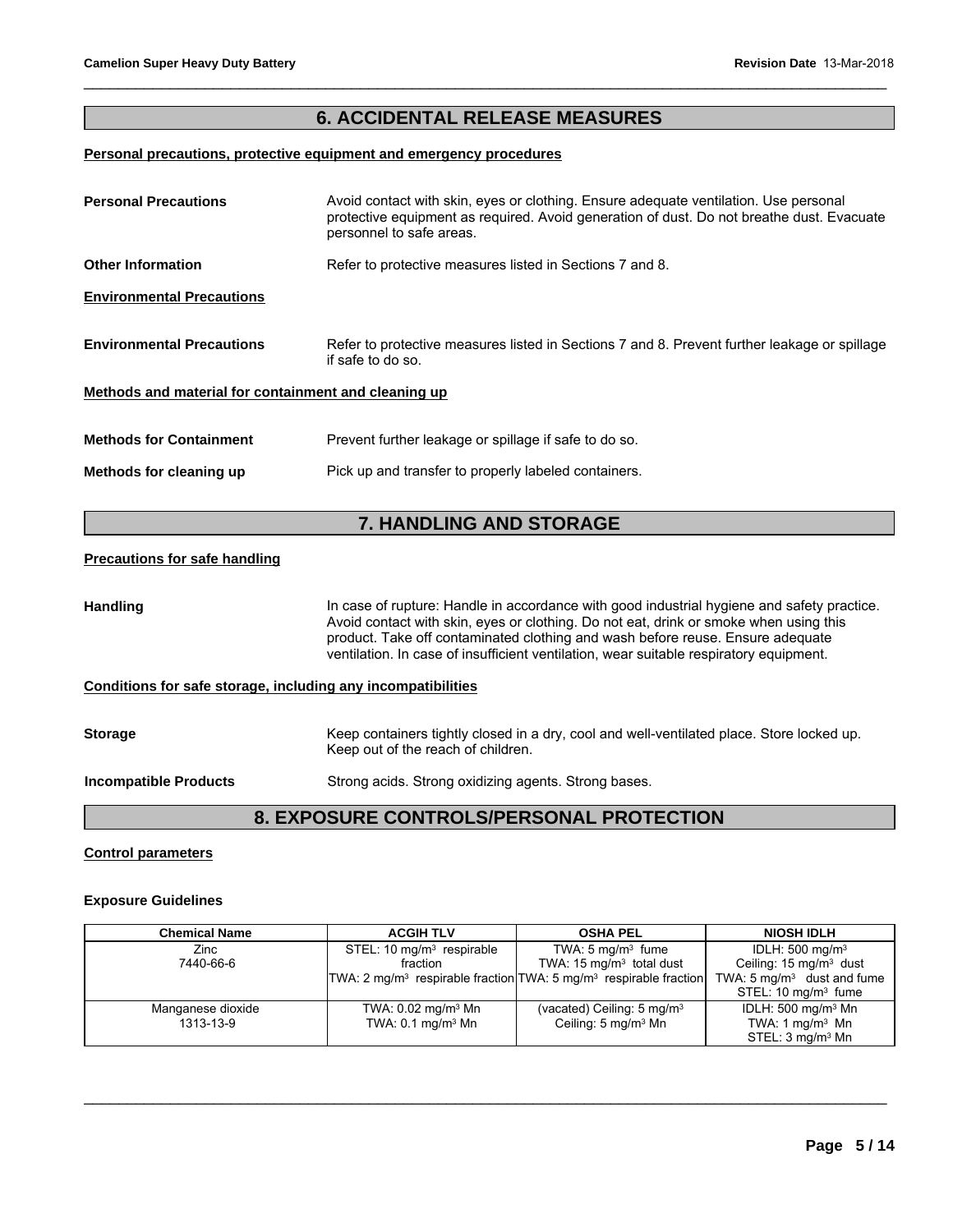| Graphite          | TWA: 2 mg/m <sup>3</sup> respirable fraction | TWA: 15 mg/m <sup>3</sup> total dust         | IDLH: 1250 mg/m <sup>3</sup>               |
|-------------------|----------------------------------------------|----------------------------------------------|--------------------------------------------|
| 7782-42-5         | all forms except graphite fibers             | synthetic                                    | TWA: 2.5 mg/m <sup>3</sup> respirable dust |
|                   |                                              | TWA: 5 mg/m <sup>3</sup> respirable fraction |                                            |
|                   |                                              | synthetic                                    |                                            |
|                   |                                              | (vacated) TWA: 2.5 mg/m <sup>3</sup>         |                                            |
|                   |                                              | respirable dust natural                      |                                            |
|                   |                                              | (vacated) TWA: 10 mg/m <sup>3</sup> total    |                                            |
|                   |                                              | dust synthetic                               |                                            |
|                   |                                              | (vacated) TWA: 5 mg/m <sup>3</sup>           |                                            |
|                   |                                              | respirable fraction synthetic                |                                            |
|                   |                                              | TWA: 15 mppcf natural                        |                                            |
| Zinc chloride     | STEL: $2 \text{ mg/m}^3$ fume                | TWA: 1 mg/m <sup>3</sup> fume                | IDLH: 50 mg/m <sup>3</sup> fume            |
| 7646-85-7         | TWA: 1 mg/m $3$ fume                         | (vacated) TWA: 1 mg/m <sup>3</sup> fume      | TWA: $1 \text{ mg/m}^3$ fume               |
|                   |                                              | (vacated) STEL: 2 mg/m <sup>3</sup> fume     | STEL: 2 mg/m <sup>3</sup> fume             |
| Carbon black      | TWA: $3 \text{ mg/m}^3$ inhalable fraction   | TWA: $3.5 \text{ mg/m}^3$                    | IDLH: 1750 mg/m <sup>3</sup>               |
| 1333-86-4         |                                              | (vacated) TWA: 3.5 mg/m <sup>3</sup>         | TWA: $3.5 \text{ mg/m}^3$                  |
|                   |                                              |                                              | TWA: 0.1 mg/m <sup>3</sup> Carbon black in |
|                   |                                              |                                              | presence of Polycyclic aromatic            |
|                   |                                              |                                              | hydrocarbons PAH                           |
| brass             | TWA: 1 mg/m <sup>3</sup> Cu dust and mist    |                                              | IDLH: 100 mg/m <sup>3</sup> Cu dust and    |
| 12597-71-6        |                                              |                                              | mist                                       |
|                   |                                              |                                              | TWA: 1 mg/m <sup>3</sup> Cu dust and mist  |
| Ammonium chloride | STEL: 20 mg/m <sup>3</sup> fume              | (vacated) TWA: 10 mg/m <sup>3</sup><br>fume  | TWA: $10 \text{ mg/m}^3$ fume              |
| 12125-02-9        | TWA: $10 \text{ mg/m}^3$ fume                | (vacated) STEL: 20 mg/m <sup>3</sup>         | STEL: 20 mg/m <sup>3</sup> fume            |
|                   |                                              | fume                                         |                                            |
| Asphalt           | TWA: 0.5 mg/m <sup>3</sup> benzene soluble   |                                              | Ceiling: $5 \text{ mg/m}^3$ fume 15 min    |
| 8052-42-4         | aerosol fume, inhalable fraction             |                                              |                                            |
|                   |                                              |                                              |                                            |

\_\_\_\_\_\_\_\_\_\_\_\_\_\_\_\_\_\_\_\_\_\_\_\_\_\_\_\_\_\_\_\_\_\_\_\_\_\_\_\_\_\_\_\_\_\_\_\_\_\_\_\_\_\_\_\_\_\_\_\_\_\_\_\_\_\_\_\_\_\_\_\_\_\_\_\_\_\_\_\_\_\_\_\_\_\_\_\_\_\_\_\_\_

*ACGIH TLV: American Conference of Governmental Industrial Hygienists - Threshold Limit Value OSHA PEL: Occupational Safety and Health Administration - Permissible Exposure Limits Immediately Dangerous to Life or Health*

**Other Exposure Guidelines** Vacated limits revoked by the Court of Appeals decision in AFL-CIO v. OSHA, 965 F.2d 962 (11th Cir., 1992) See section 15 for national exposure control parameters

### **Appropriate engineering controls**

| <b>Engineering Measures</b> | Showers             |  |
|-----------------------------|---------------------|--|
|                             | Eyewash stations    |  |
|                             | Ventilation systems |  |

### **Individual protection measures, such as personal protective equipment**

|                                         | Eyewash stations<br>Ventilation systems                                                                                                                                                                                                                                                                                |
|-----------------------------------------|------------------------------------------------------------------------------------------------------------------------------------------------------------------------------------------------------------------------------------------------------------------------------------------------------------------------|
|                                         | Individual protection measures, such as personal protective equipment                                                                                                                                                                                                                                                  |
| <b>Eye/Face Protection</b>              | Tight sealing safety goggles.                                                                                                                                                                                                                                                                                          |
| <b>Skin and Body Protection</b>         | Wear protective gloves and protective clothing. Long sleeved clothing. Impervious gloves.                                                                                                                                                                                                                              |
| <b>Respiratory Protection</b>           | No protective equipment is needed under normal use conditions. If exposure limits are<br>exceeded or irritation is experienced, ventilation and evacuation may be required.                                                                                                                                            |
| <b>Hygiene Measures</b>                 | Handle in accordance with good industrial hygiene and safety practice. Do not eat, drink or<br>smoke when using this product. Avoid contact with skin, eyes or clothing. Wear suitable<br>gloves and eye/face protection. Do not breathe dust. Wash hands before breaks and<br>immediately after handling the product. |
|                                         | <b>9. PHYSICAL AND CHEMICAL PROPERTIES</b>                                                                                                                                                                                                                                                                             |
| <b>Physical and Chemical Properties</b> |                                                                                                                                                                                                                                                                                                                        |
| <b>Physical State</b>                   | Solid                                                                                                                                                                                                                                                                                                                  |

### **Physical and Chemical Properties**

| <b>Physical State</b><br>Appearance<br>Color | Solid<br>Solid<br>No information available | Odor<br><b>Odor Threshold</b> | None<br>No information available |
|----------------------------------------------|--------------------------------------------|-------------------------------|----------------------------------|
|                                              |                                            |                               |                                  |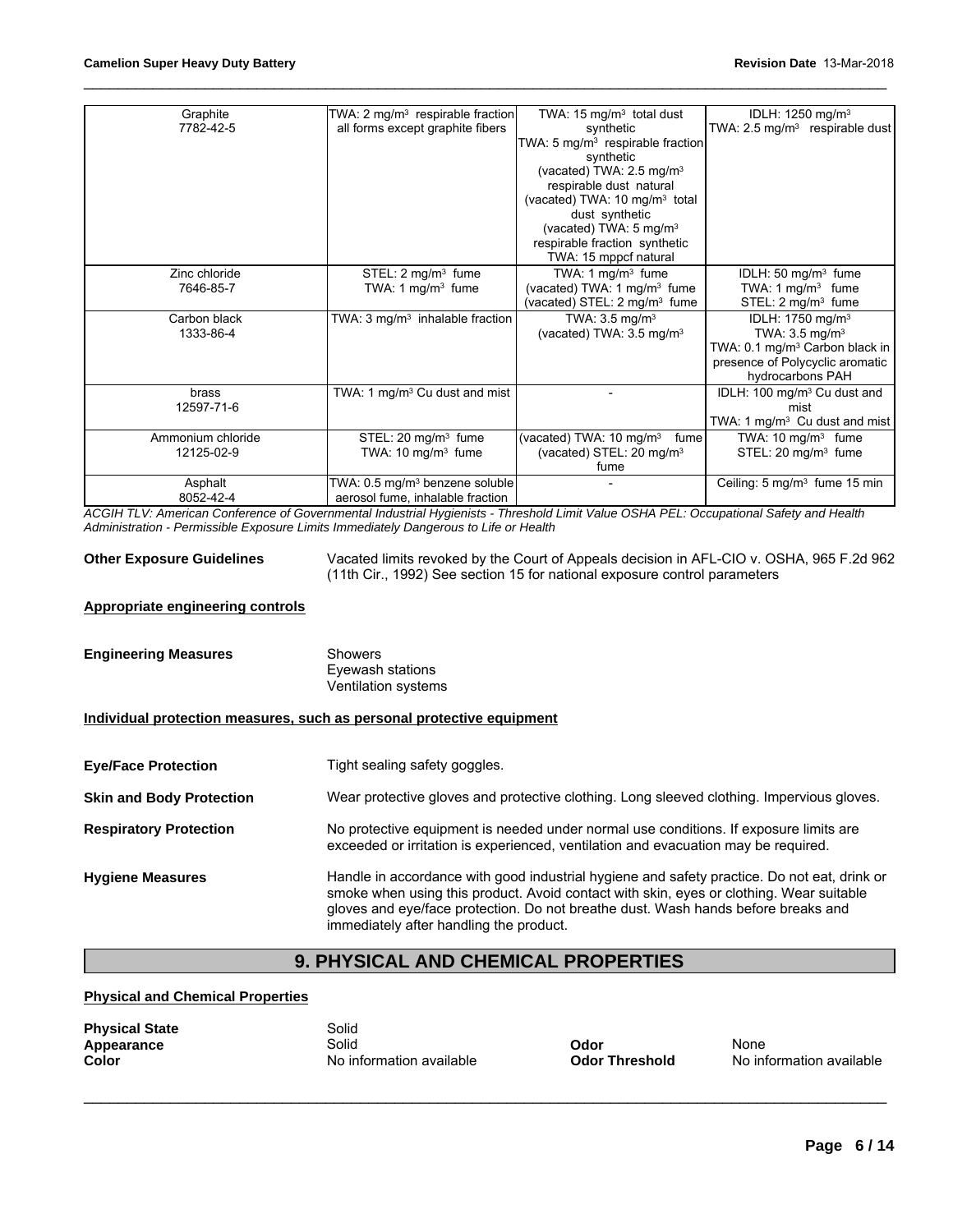| <b>Property</b>                                         | <b>Values</b>                       | <b>Remarks Method</b> |
|---------------------------------------------------------|-------------------------------------|-----------------------|
| рH                                                      | No data available                   | None known            |
| <b>Melting / freezing point</b>                         | No data available                   | None known            |
| Boiling point / boiling range                           | No data available                   | None known            |
| <b>Flash Point</b>                                      | No data available                   | None known            |
| <b>Evaporation Rate</b>                                 | No data available                   | None known            |
| Flammability (solid, gas)                               | No data available                   | None known            |
| <b>Flammability Limit in Air</b>                        |                                     |                       |
| <b>Upper flammability limit</b>                         | No data available                   |                       |
| Lower flammability limit                                | No data available                   |                       |
| Vapor pressure                                          | No data available                   | None known            |
| <b>Vapor density</b>                                    | No data available                   | None known            |
| <b>Specific Gravity</b>                                 | No data available                   | None known            |
| <b>Water Solubility</b>                                 | No data available                   | None known            |
| Solubility in other solvents                            | No data available                   | None known            |
| Partition coefficient: n-octanol/waterNo data available |                                     | None known            |
| <b>Autoignition temperature</b>                         | No data available                   | None known            |
| <b>Decomposition temperature</b>                        | No data available                   | None known            |
| <b>Kinematic viscosity</b>                              | No data available                   | None known            |
| <b>Dynamic viscosity</b>                                | No data available                   | None known            |
| <b>Explosive properties</b>                             | No data available                   |                       |
| <b>Oxidizing Properties</b>                             | No data available                   |                       |
| <b>Other Information</b>                                |                                     |                       |
| <b>Softening Point</b>                                  | No data available                   |                       |
| <b>VOC Content (%)</b>                                  | No data available                   |                       |
| <b>Particle Size</b>                                    | No data available                   |                       |
| <b>Particle Size Distribution</b>                       |                                     |                       |
|                                                         | <b>10. STABILITY AND REACTIVITY</b> |                       |
| <b>Reactivity</b>                                       |                                     |                       |
| No data available.                                      |                                     |                       |

### **Other Information**

### **Remarks Method**<br>None known **None known**<br>None known **None known**<br>None known

\_\_\_\_\_\_\_\_\_\_\_\_\_\_\_\_\_\_\_\_\_\_\_\_\_\_\_\_\_\_\_\_\_\_\_\_\_\_\_\_\_\_\_\_\_\_\_\_\_\_\_\_\_\_\_\_\_\_\_\_\_\_\_\_\_\_\_\_\_\_\_\_\_\_\_\_\_\_\_\_\_\_\_\_\_\_\_\_\_\_\_\_\_

### **Reactivity**

### **Chemical stability**

Stable under recommended storage conditions.

### **Possibility of Hazardous Reactions**

None under normal processing.

### **Hazardous Polymerization**

Hazardous polymerization does not occur.

### **Conditions to avoid**

Excessive heat.

### **Incompatible materials**

Strong acids. Strong oxidizing agents. Strong bases.

### **Hazardous Decomposition Products** Carbon oxides.

<sub>ur</sub><br>|<br>| 11. TOXICOLOGICAL INFORMATION<br>| <u>11. TOXICOLOGICAL INFORMATION</u>

\_\_\_\_\_\_\_\_\_\_\_\_\_\_\_\_\_\_\_\_\_\_\_\_\_\_\_\_\_\_\_\_\_\_\_\_\_\_\_\_\_\_\_\_\_\_\_\_\_\_\_\_\_\_\_\_\_\_\_\_\_\_\_\_\_\_\_\_\_\_\_\_\_\_\_\_\_\_\_\_\_\_\_\_\_\_\_\_\_\_\_\_\_

### **Information on likely routes of exposure**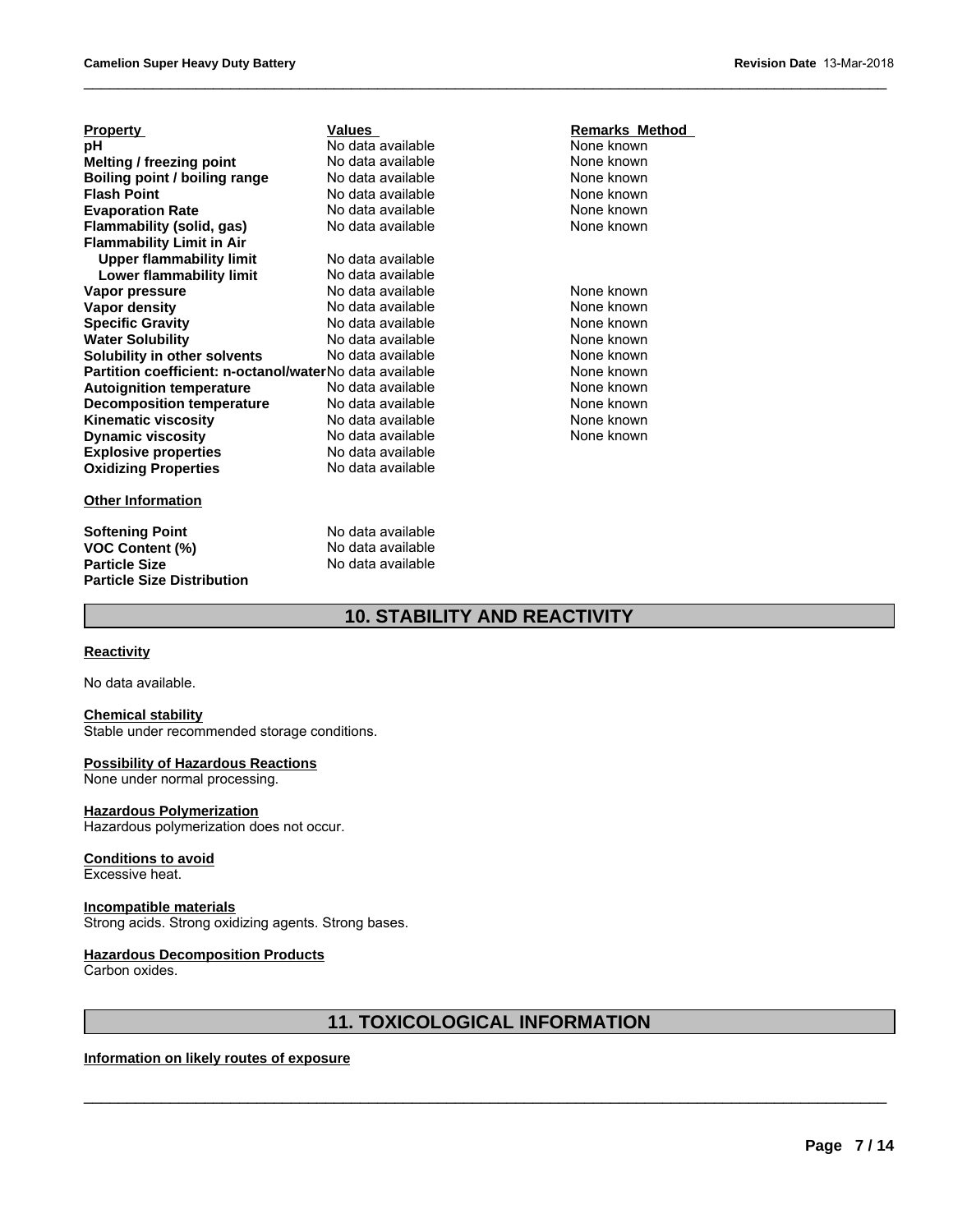| Product does not present an acute toxicity hazard based on known or supplied information.<br>In case of rupture:.                                                                                                                                               |
|-----------------------------------------------------------------------------------------------------------------------------------------------------------------------------------------------------------------------------------------------------------------|
| Specific test data for the substance or mixture is not available. May cause irritation of<br>respiratory tract. Harmful by inhalation. (based on components).                                                                                                   |
| Specific test data for the substance or mixture is not available. Expected to be an irritant<br>based on components. Severely irritating to eyes. Causes serious eye damage. May cause<br>burns. May cause irreversible damage to eyes.                         |
| Specific test data for the substance or mixture is not available. Expected to be an irritant<br>based on components. Irritating to skin. Prolonged contact may cause redness and<br>irritation.                                                                 |
| Specific test data for the substance or mixture is not available. Ingestion may cause<br>irritation to mucous membranes. Ingestion may cause gastrointestinal irritation, nausea,<br>vomiting and diarrhea. May be harmful if swallowed. (based on components). |
|                                                                                                                                                                                                                                                                 |

\_\_\_\_\_\_\_\_\_\_\_\_\_\_\_\_\_\_\_\_\_\_\_\_\_\_\_\_\_\_\_\_\_\_\_\_\_\_\_\_\_\_\_\_\_\_\_\_\_\_\_\_\_\_\_\_\_\_\_\_\_\_\_\_\_\_\_\_\_\_\_\_\_\_\_\_\_\_\_\_\_\_\_\_\_\_\_\_\_\_\_\_\_

### **Component Information**

| <b>Chemical Name</b>            | Oral LD50             | <b>Dermal LD50</b>      | <b>Inhalation LC50</b>   |
|---------------------------------|-----------------------|-------------------------|--------------------------|
| Manganese dioxide<br>1313-13-9  | $= 9000$ mg/kg (Rat)  |                         | $\overline{\phantom{0}}$ |
| Graphite<br>7782-42-5           | $> 10000$ mg/kg (Rat) |                         |                          |
| Zinc chloride<br>7646-85-7      | $=$ 350 mg/kg (Rat)   |                         |                          |
| Carbon black<br>1333-86-4       | $> 15400$ mg/kg (Rat) | $>$ 3 g/kg (Rabbit)     |                          |
| llron<br>7439-89-6              | $= 984$ mg/kg (Rat)   |                         |                          |
| Ammonium chloride<br>12125-02-9 | $= 1410$ mg/kg (Rat)  |                         |                          |
| Asphalt<br>8052-42-4            | > 5000 mg/kg (Rat)    | $>$ 2000 mg/kg (Rabbit) |                          |

### **Information on toxicological effects**

**Symptoms** Erythema (skin redness). May cause redness and tearing of the eyes. May cause blindness. Burning. Coughing and/ or wheezing.

### **Delayed and immediate effects as well as chronic effects from short and long-term exposure**

| <b>Sensitization</b> | No information available. |
|----------------------|---------------------------|
|----------------------|---------------------------|

**Mutagenic Effects** No information available.

**Carcinogenicity** The table below indicates whether each agency has listed any ingredient as a carcinogen.

| <b>Chemical Name</b>      | <b>ACGIH</b> | <b>IARC</b> | <b>NTP</b>             | <b>OSHA</b> |
|---------------------------|--------------|-------------|------------------------|-------------|
| Carbon black<br>1333-86-4 | A3           | Group 2B    |                        |             |
| Asphalt<br>8052-42-4      |              | Group 2B    | Reasonably Anticipated |             |

\_\_\_\_\_\_\_\_\_\_\_\_\_\_\_\_\_\_\_\_\_\_\_\_\_\_\_\_\_\_\_\_\_\_\_\_\_\_\_\_\_\_\_\_\_\_\_\_\_\_\_\_\_\_\_\_\_\_\_\_\_\_\_\_\_\_\_\_\_\_\_\_\_\_\_\_\_\_\_\_\_\_\_\_\_\_\_\_\_\_\_\_\_

*ACGIH (American Conference of Governmental Industrial Hygienists)*

*IARC (International Agency for Research on Cancer)*

*Group 2B - Possibly Carcinogenic to Humans*

*A3 - Animal Carcinogen*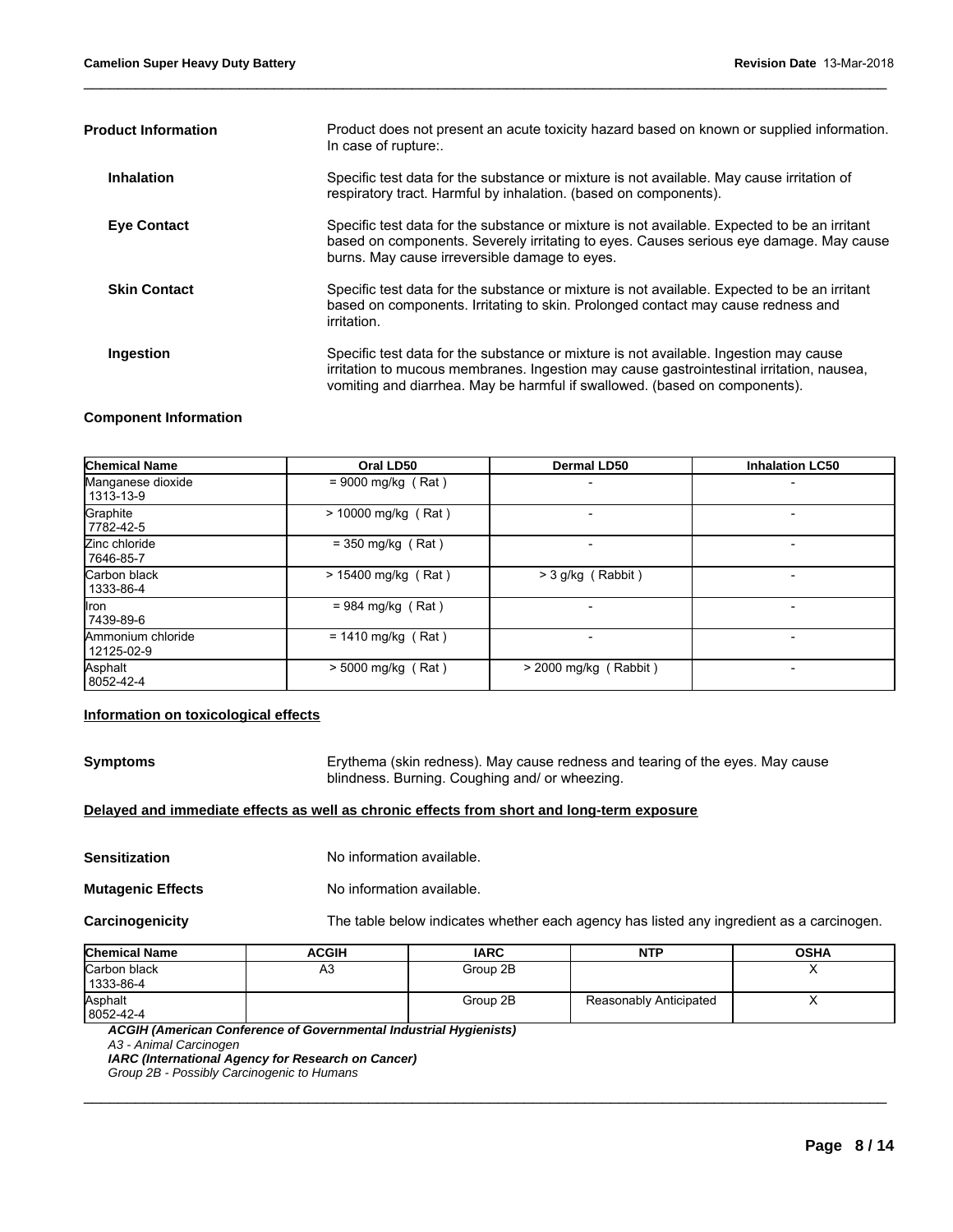*NTP (National Toxicology Program) Reasonably Anticipated - Reasonably Anticipated to be a Human Carcinogen OSHA (Occupational Safety and Health Administration of the US Department of Labor) X - Present*

| <b>Reproductive Toxicity</b>    | No information available.                                                                                                                                                                                                                                                                                                                                                                                                                   |
|---------------------------------|---------------------------------------------------------------------------------------------------------------------------------------------------------------------------------------------------------------------------------------------------------------------------------------------------------------------------------------------------------------------------------------------------------------------------------------------|
| <b>STOT - single exposure</b>   | No information available.                                                                                                                                                                                                                                                                                                                                                                                                                   |
| <b>STOT - repeated exposure</b> | Causes damage to organs through prolonged or repeated exposure. Based on<br>classification criteria from the 2012 OSHA Hazard Communication Standard (29 CFR<br>1910.1200), this product has been determined to cause systemic target organ toxicity from<br>chronic or repeated exposure. (STOT RE).                                                                                                                                       |
| <b>Chronic Toxicity</b>         | No known effect based on information supplied. Contains a known or suspected<br>carcinogen. Avoid repeated exposure. Prolonged exposure may cause chronic effects. May<br>cause adverse effects on the bone marrow and blood-forming system. May cause adverse<br>liver effects. Carbon black has been classified by the International Agency for Research on<br>Cancer (IARC) as possibly carcinogenic to humans (Group 2B) by inhalation. |
| <b>Target Organ Effects</b>     | Respiratory system. Eyes. Skin. Gastrointestinal tract (GI). Blood. Central Nervous System<br>(CNS). Central Vascular System (CVS). Kidney. Liver. Lymphatic System. Cardiovascular<br>system. Lungs. Pancreas. Systemic Toxicity.                                                                                                                                                                                                          |
| <b>Aspiration Hazard</b>        | No information available.                                                                                                                                                                                                                                                                                                                                                                                                                   |

\_\_\_\_\_\_\_\_\_\_\_\_\_\_\_\_\_\_\_\_\_\_\_\_\_\_\_\_\_\_\_\_\_\_\_\_\_\_\_\_\_\_\_\_\_\_\_\_\_\_\_\_\_\_\_\_\_\_\_\_\_\_\_\_\_\_\_\_\_\_\_\_\_\_\_\_\_\_\_\_\_\_\_\_\_\_\_\_\_\_\_\_\_

\_\_\_\_\_\_\_\_\_\_\_\_\_\_\_\_\_\_\_\_\_\_\_\_\_\_\_\_\_\_\_\_\_\_\_\_\_\_\_\_\_\_\_\_\_\_\_\_\_\_\_\_\_\_\_\_\_\_\_\_\_\_\_\_\_\_\_\_\_\_\_\_\_\_\_\_\_\_\_\_\_\_\_\_\_\_\_\_\_\_\_\_\_

### **Numerical measures of toxicity Product Information**

**The following values are calculated based on chapter 3.1 of the GHS document**

**ATEmix (oral)** 1,203.00 mg/kg **ATEmix (inhalation-gas)** 13,963.00 ppm (4 hr) **ATEmix (inhalation-dust/mist)** 4.65 mg/l **ATEmix (inhalation-vapor)** 34.13 ATEmix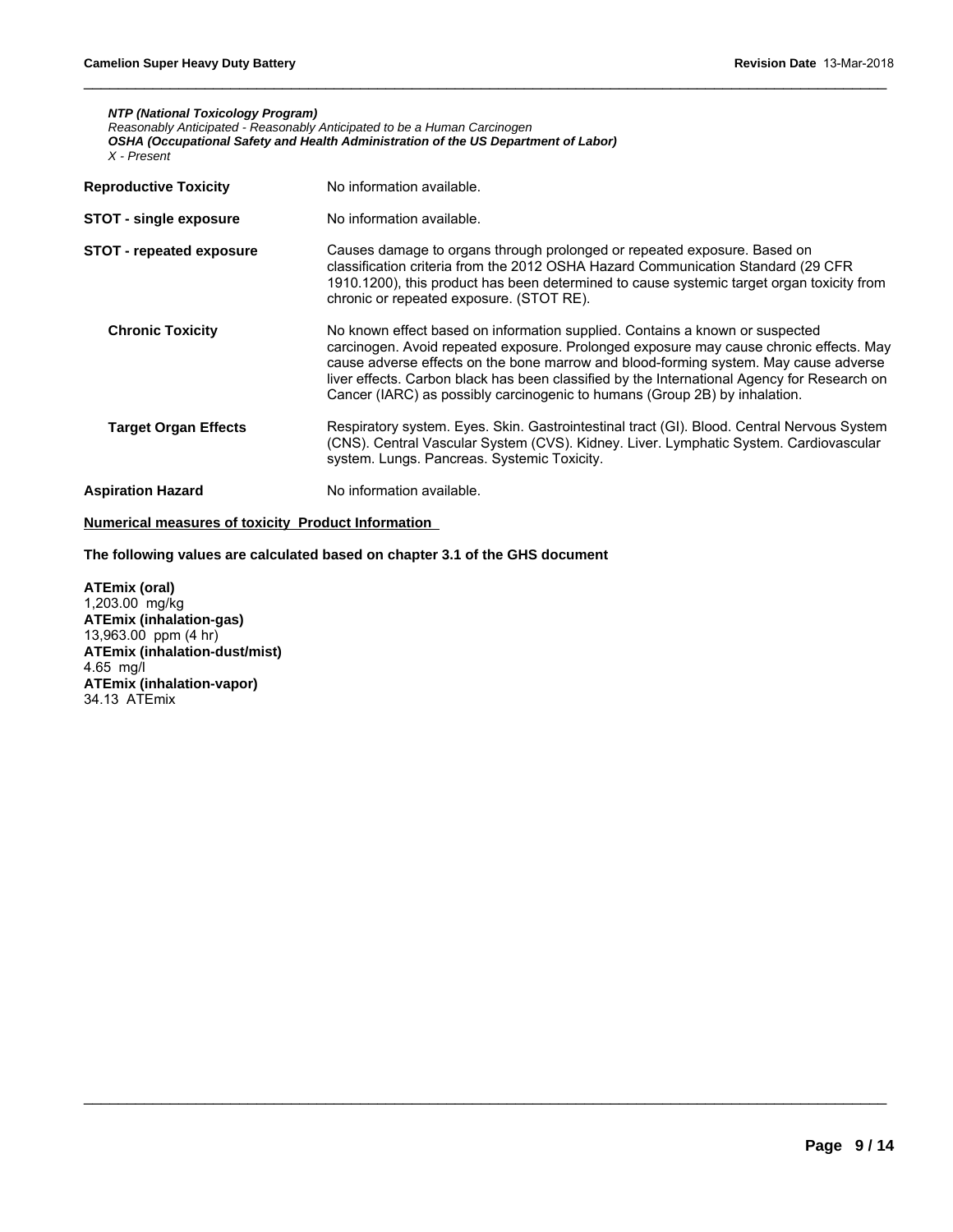# Revision Date 13-Mar-2018<br> **12. ECOLOGICAL INFORMATION**

\_\_\_\_\_\_\_\_\_\_\_\_\_\_\_\_\_\_\_\_\_\_\_\_\_\_\_\_\_\_\_\_\_\_\_\_\_\_\_\_\_\_\_\_\_\_\_\_\_\_\_\_\_\_\_\_\_\_\_\_\_\_\_\_\_\_\_\_\_\_\_\_\_\_\_\_\_\_\_\_\_\_\_\_\_\_\_\_\_\_\_\_\_

### **Ecotoxicity**

Very toxic to aquatic life with long lasting effects.

| <b>Chemical Name</b>            | <b>Toxicity to Algae</b>                                                                                                                     | <b>Toxicity to Fish</b>                                                                                                                                                                                                                                                                                                                                                                                                                                                                                               | <b>Toxicity to</b><br><b>Microorganisms</b> | Daphnia Magna (Water<br>Flea)   |
|---------------------------------|----------------------------------------------------------------------------------------------------------------------------------------------|-----------------------------------------------------------------------------------------------------------------------------------------------------------------------------------------------------------------------------------------------------------------------------------------------------------------------------------------------------------------------------------------------------------------------------------------------------------------------------------------------------------------------|---------------------------------------------|---------------------------------|
| Zinc<br>7440-66-6               | 96h EC50: 0.11 - 0.271<br>mg/L (Pseudokirchneriella<br>subcapitata) 72h EC50:<br>$0.09 - 0.125$ mg/L<br>(Pseudokirchneriella<br>subcapitata) | 96h LC50: 2.16 - 3.05 mg/L<br>(Pimephales promelas) 96h<br>LC50: 0.211 - 0.269 mg/L<br>(Pimephales promelas) 96h<br>$LC50: = 2.66$ mg/L<br>(Pimephales promelas) 96h<br>$LC50$ : = 30 mg/L (Cyprinus<br>carpio) 96h LC50: = $0.45$<br>mg/L (Cyprinus carpio) 96h<br>$LC50: = 7.8$ mg/L (Cyprinus<br>carpio) 96h LC50: = 3.5<br>mg/L (Lepomis macrochirus)<br>96h LC50: = $0.24$ mg/L<br>(Oncorhynchus mykiss) 96h<br>$LC50: = 0.59$ mg/L<br>(Oncorhynchus mykiss) 96h<br>$LC50: = 0.41$ mg/L<br>(Oncorhynchus mykiss) |                                             | 48h EC50: 0.139 - 0.908<br>mg/L |
| Carbon black<br>1333-86-4       |                                                                                                                                              |                                                                                                                                                                                                                                                                                                                                                                                                                                                                                                                       |                                             | 24h EC50: > 5600 mg/L           |
| Iron<br>7439-89-6               |                                                                                                                                              | 96h LC50: = $13.6$ mg/L<br>(Morone saxatilis)                                                                                                                                                                                                                                                                                                                                                                                                                                                                         |                                             |                                 |
| Ammonium chloride<br>12125-02-9 |                                                                                                                                              | 96h LC50: = 209 mg/L<br>(Cyprinus carpio) 24h LC50:<br>$= 725$ mg/L (Lepomis<br>macrochirus)                                                                                                                                                                                                                                                                                                                                                                                                                          |                                             | 24h LC50: = 202 mg/L            |

### **Persistence and Degradability**

No information available.

### **Bioaccumulation**

| <b>Chemical Name</b>           | Log Pow |
|--------------------------------|---------|
| Manganese dioxide<br>1313-13-9 | <0      |
| Asphalt<br>8052-42-4           |         |

\_\_\_\_\_\_\_\_\_\_\_\_\_\_\_\_\_\_\_\_\_\_\_\_\_\_\_\_\_\_\_\_\_\_\_\_\_\_\_\_\_\_\_\_\_\_\_\_\_\_\_\_\_\_\_\_\_\_\_\_\_\_\_\_\_\_\_\_\_\_\_\_\_\_\_\_\_\_\_\_\_\_\_\_\_\_\_\_\_\_\_\_\_

### **Other adverse effects**

No information available.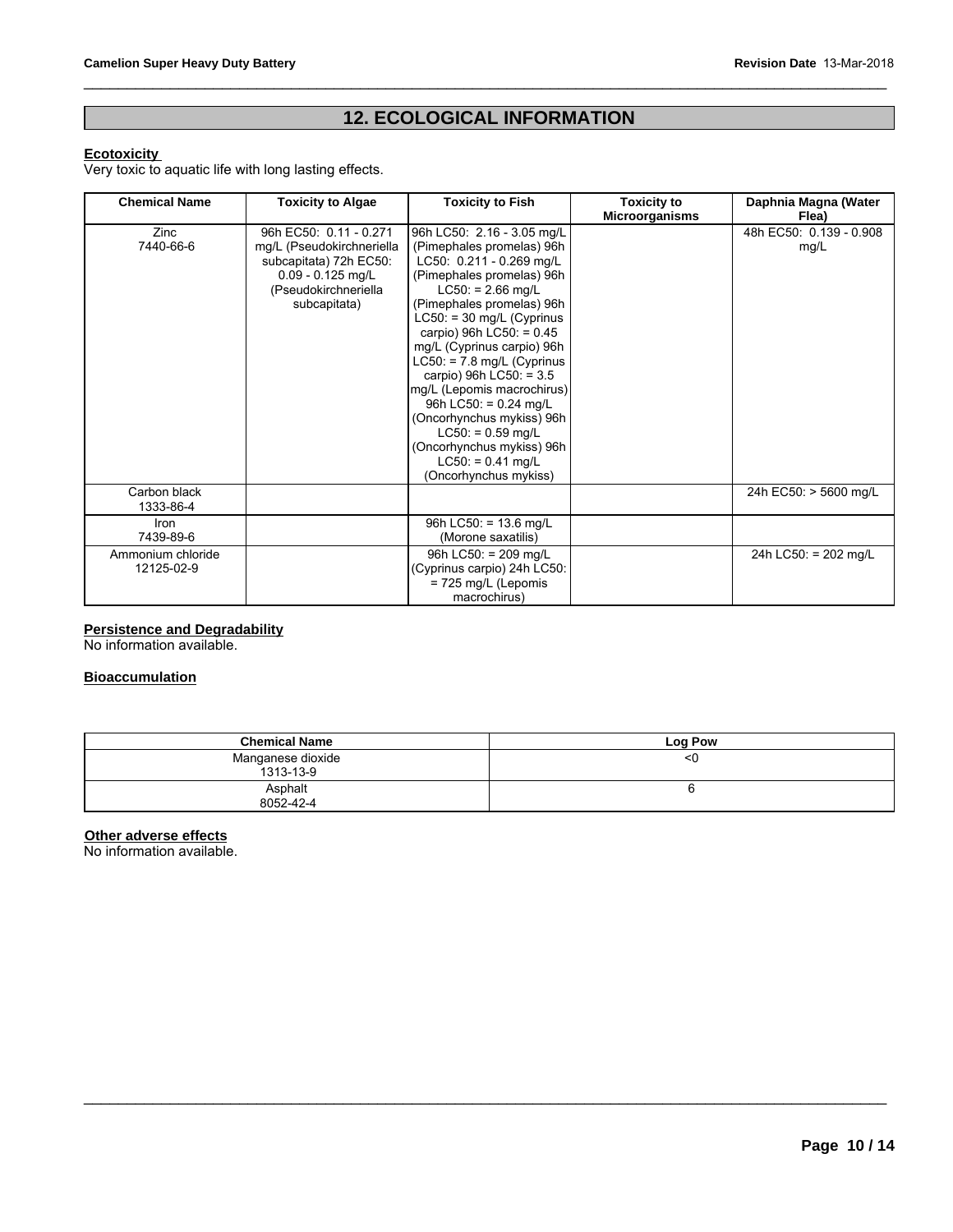# Revision Date 13-Mar-20<br> **13. DISPOSAL CONSIDERATIONS**

### **Waste treatment methods**

**Disposal methods** This material, as supplied, is not a hazardous waste according to Federal regulations (40 CFR 261). This material could become a hazardous waste if it is mixed with or otherwise comes in contact with a hazardous waste, if chemical additions are made to this material, or if the material is processed or otherwise altered. Consult 40 CFR 261 to determine whether the altered material is a hazardous waste. Consult the appropriate state, regional, or local regulations for additional requirements. **Chemical Name RCRA** Supplied, is not a hazardous waste according to Federal regulations (40<br>
CFR 261). This material could become a hazardous waste if it is mixed with or otherwise<br>
comes in contact with a hazardous waste

\_\_\_\_\_\_\_\_\_\_\_\_\_\_\_\_\_\_\_\_\_\_\_\_\_\_\_\_\_\_\_\_\_\_\_\_\_\_\_\_\_\_\_\_\_\_\_\_\_\_\_\_\_\_\_\_\_\_\_\_\_\_\_\_\_\_\_\_\_\_\_\_\_\_\_\_\_\_\_\_\_\_\_\_\_\_\_\_\_\_\_\_\_

| <b>Chemical Name</b> | RCRA | <b>RCRA - Basis for Listing</b> | <b>RCRA - D Series Wastes</b> | <b>RCRA - U Series Wastes</b> |
|----------------------|------|---------------------------------|-------------------------------|-------------------------------|
| Asphalt              |      | Included in waste stream:       |                               |                               |
| 8052-42-4            |      | K022                            |                               |                               |

| <b>Chemical Name</b> | <b>RCRA</b>                | <b>RCRA - Basis for Listing</b>                                                                                 | <b>RCRA - D Series Wastes</b>     | <b>RCRA - U Series Wastes</b> |  |
|----------------------|----------------------------|-----------------------------------------------------------------------------------------------------------------|-----------------------------------|-------------------------------|--|
| Asphalt<br>8052-42-4 |                            | Included in waste stream:<br>K022                                                                               |                                   |                               |  |
|                      |                            | This product contains one or more substances that are listed with the State of California as a hazardous waste. |                                   |                               |  |
|                      | <b>Chemical Name</b>       |                                                                                                                 | <b>California Hazardous Waste</b> |                               |  |
|                      | Zinc<br>7440-66-6          |                                                                                                                 | Ignitable powder Toxic            |                               |  |
|                      | Zinc chloride<br>7646-85-7 |                                                                                                                 | Toxic<br>Corrosive                |                               |  |
| brass<br>12597-71-6  |                            |                                                                                                                 | Toxic                             |                               |  |
|                      |                            |                                                                                                                 |                                   |                               |  |
|                      |                            | <b>14. TRANSPORT INFORMATION</b>                                                                                |                                   |                               |  |

| <b>DOT</b><br><b>Proper Shipping Name</b><br><b>Hazard Class</b>  | <b>NOT REGULATED</b><br><b>NON REGULATED</b><br>N/A                                             |
|-------------------------------------------------------------------|-------------------------------------------------------------------------------------------------|
| <b>TDG</b>                                                        | Not regulated                                                                                   |
| <b>MEX</b>                                                        | Not regulated                                                                                   |
| <b>ICAO</b>                                                       | Not regulated                                                                                   |
| <b>IATA</b><br><b>Proper Shipping Name</b><br><b>Hazard Class</b> | Not regulated<br><b>NON REGULATED</b><br>N/A                                                    |
| <b>IMDG/IMO</b><br><b>Hazard Class</b><br><b>Marine Pollutant</b> | Not regulated<br>N/A<br>Product is a marine pollutant according to the criteria set by IMDG/IMO |
| RID                                                               | Not regulated                                                                                   |
| <b>ADR</b>                                                        | Not regulated                                                                                   |
| <b>ADN</b>                                                        | Not regulated                                                                                   |
|                                                                   | <b>15. REGULATORY INFORMATION</b>                                                               |
| <b>International Inventories</b>                                  |                                                                                                 |
| <b>TSCA</b>                                                       | Complies                                                                                        |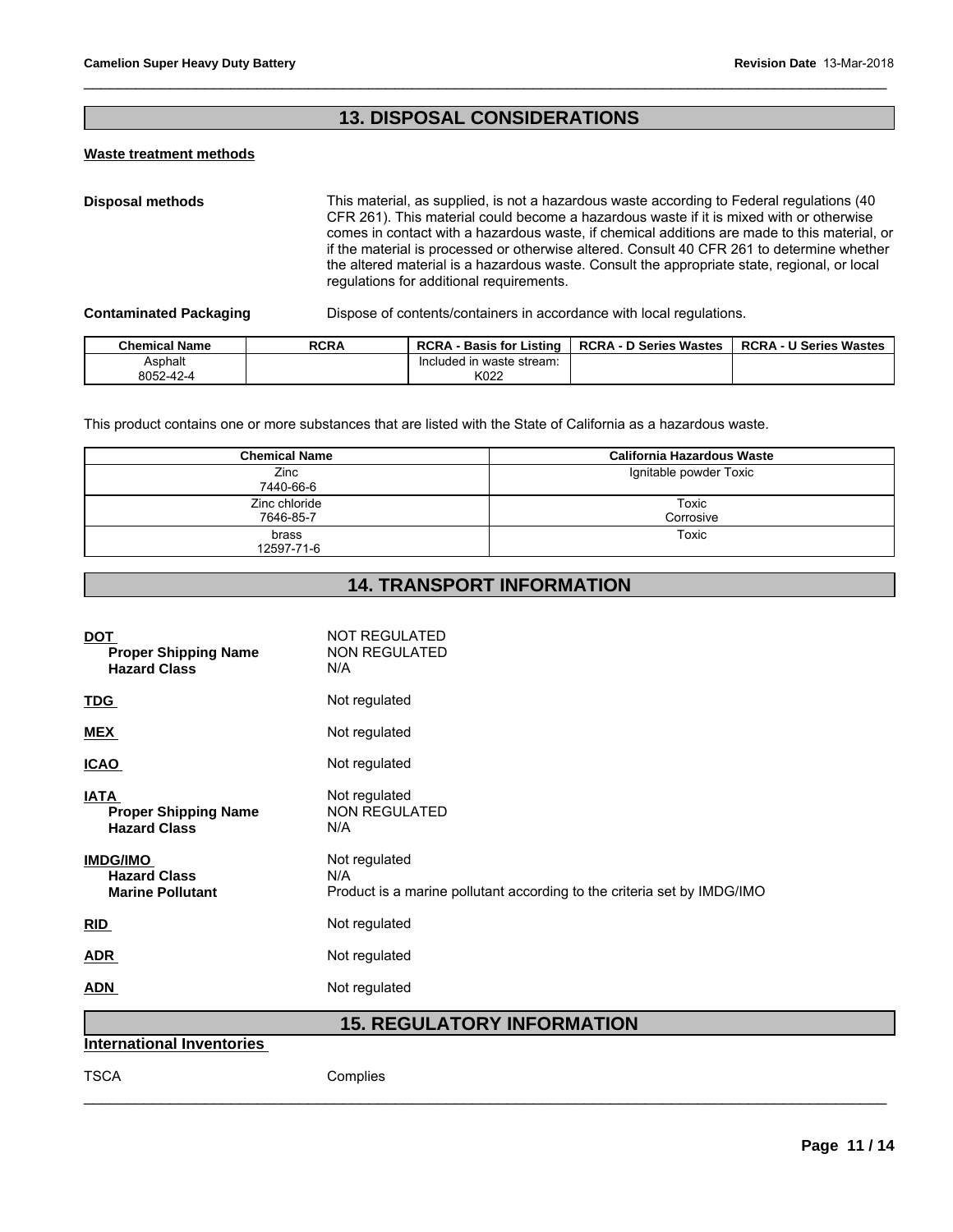DSL DSL All components are listed either on the DSL or NDSL.

\_\_\_\_\_\_\_\_\_\_\_\_\_\_\_\_\_\_\_\_\_\_\_\_\_\_\_\_\_\_\_\_\_\_\_\_\_\_\_\_\_\_\_\_\_\_\_\_\_\_\_\_\_\_\_\_\_\_\_\_\_\_\_\_\_\_\_\_\_\_\_\_\_\_\_\_\_\_\_\_\_\_\_\_\_\_\_\_\_\_\_\_\_

**TSCA** - United States Toxic Substances Control Act Section 8(b) Inventory **DSL/NDSL** - Canadian Domestic Substances List/Non-Domestic Substances List

### **US Federal Regulations**

### **SARA 313**

Section 313 of Title III of the Superfund Amendments and Reauthorization Act of 1986 (SARA). This product contains a chemical or chemicals which are subject to the reporting requirements of the Act and Title 40 of the Code of Federal Regulations, Part 372

| <b>Chemical Name</b>                                                                                                                                                                                                     |                                       | <b>CAS No</b>                             | Weight-%                                                                                                                     | SARA 313 - Threshold<br>Values %            |
|--------------------------------------------------------------------------------------------------------------------------------------------------------------------------------------------------------------------------|---------------------------------------|-------------------------------------------|------------------------------------------------------------------------------------------------------------------------------|---------------------------------------------|
| Zinc - 7440-66-6                                                                                                                                                                                                         |                                       | 7440-66-6                                 | 15 - 40                                                                                                                      | 1.0                                         |
| Manganese dioxide - 1313-13-9                                                                                                                                                                                            |                                       | 1313-13-9                                 | $10 - 30$                                                                                                                    | 1.0                                         |
| Zinc chloride - 7646-85-7                                                                                                                                                                                                |                                       | 7646-85-7                                 | 1 - 5                                                                                                                        | 1.0                                         |
| lbrass - 12597-71-6                                                                                                                                                                                                      |                                       | 12597-71-6                                | $1 - 5$                                                                                                                      | 1.0                                         |
| Ammonium chloride - 12125-02-9                                                                                                                                                                                           |                                       | 12125-02-9                                | $1 - 5$                                                                                                                      | 1.0                                         |
| Asphalt - 8052-42-4                                                                                                                                                                                                      |                                       | 8052-42-4                                 | $0.1 - 1$                                                                                                                    | 0.1                                         |
| <b>SARA 311/312 Hazard Categories</b><br><b>Acute Health Hazard</b><br><b>Chronic Health Hazard</b><br><b>Fire Hazard</b><br>Sudden release of pressure hazard<br><b>Reactive Hazard</b><br><b>CWA (Clean Water Act)</b> |                                       | N <sub>o</sub><br>No.<br>No<br>No.<br>No. | This product contains the following substances which are regulated pollutants pursuant to the Clean Water Act (40 CFR 122.21 |                                             |
| and 40 CFR 122.42)                                                                                                                                                                                                       |                                       |                                           |                                                                                                                              |                                             |
| <b>Chemical Name</b>                                                                                                                                                                                                     | <b>CWA - Reportable</b><br>Quantities | <b>CWA - Toxic Pollutants</b>             | <b>CWA - Priority Pollutants</b>                                                                                             | <b>CWA - Hazardous</b><br><b>Substances</b> |
| Zinc<br>7440-66-6                                                                                                                                                                                                        |                                       | X                                         | X                                                                                                                            |                                             |

### **CWA (Clean Water Act)**

| <b>Chemical Name</b>            | <b>CWA - Reportable</b><br>Quantities                                                                                                                                                                 | <b>CWA - Toxic Pollutants</b> | <b>CWA - Priority Pollutants</b>                    | <b>CWA - Hazardous</b><br><b>Substances</b> |
|---------------------------------|-------------------------------------------------------------------------------------------------------------------------------------------------------------------------------------------------------|-------------------------------|-----------------------------------------------------|---------------------------------------------|
| Zinc<br>7440-66-6               |                                                                                                                                                                                                       | X                             | X                                                   |                                             |
| Zinc chloride<br>7646-85-7      | 1000 lb                                                                                                                                                                                               | Χ                             |                                                     | x                                           |
| brass<br>12597-71-6             |                                                                                                                                                                                                       | X                             |                                                     |                                             |
| Ammonium chloride<br>12125-02-9 | 5000 lb                                                                                                                                                                                               |                               |                                                     | X                                           |
| <b>CERCLA</b>                   | This material, as supplied, contains one or more substances regulated as a hazardous substance under the Comprehensive<br>Environmental Response Compensation and Liability Act (CERCLA) (40 CFR 302) |                               |                                                     |                                             |
| <b>Chemical Name</b>            | <b>Hazardous Substances RQs</b>                                                                                                                                                                       |                               | <b>Extremely Hazardous Substances</b><br><b>RQs</b> | <b>RQ</b>                                   |
| Zinc<br>7440-66-6               | 1000 lb                                                                                                                                                                                               |                               |                                                     | RQ 454 kg final RQ<br>RQ 1000 lb final RQ   |

### **CERCLA**

| <b>Chemical Name</b>            | <b>Hazardous Substances RQs</b> | <b>Extremely Hazardous Substances</b><br><b>RQs</b> | <b>RQ</b>                                  |
|---------------------------------|---------------------------------|-----------------------------------------------------|--------------------------------------------|
| Zinc<br>7440-66-6               | 1000 lb                         |                                                     | RQ 454 kg final RQ<br>RQ 1000 lb final RQ  |
| Zinc chloride<br>7646-85-7      | 1000 lb                         |                                                     | RQ 1000 lb final RQ<br>RQ 454 kg final RQ  |
| Ammonium chloride<br>12125-02-9 | 5000 lb                         |                                                     | RQ 5000 lb final RQ<br>RQ 2270 kg final RQ |

### **US State Regulations**

### **California Proposition 65**

This product contains the following Proposition 65 chemicals.

| $R_{h}$                                                 | California            |
|---------------------------------------------------------|-----------------------|
| Name                                                    | . .                   |
| Chemical                                                | roposition 65         |
| `3-86-4<br>$\sim$<br>$'$ orbor<br>. black<br>⇒arbon<br> | :arcinogen<br>$\cdot$ |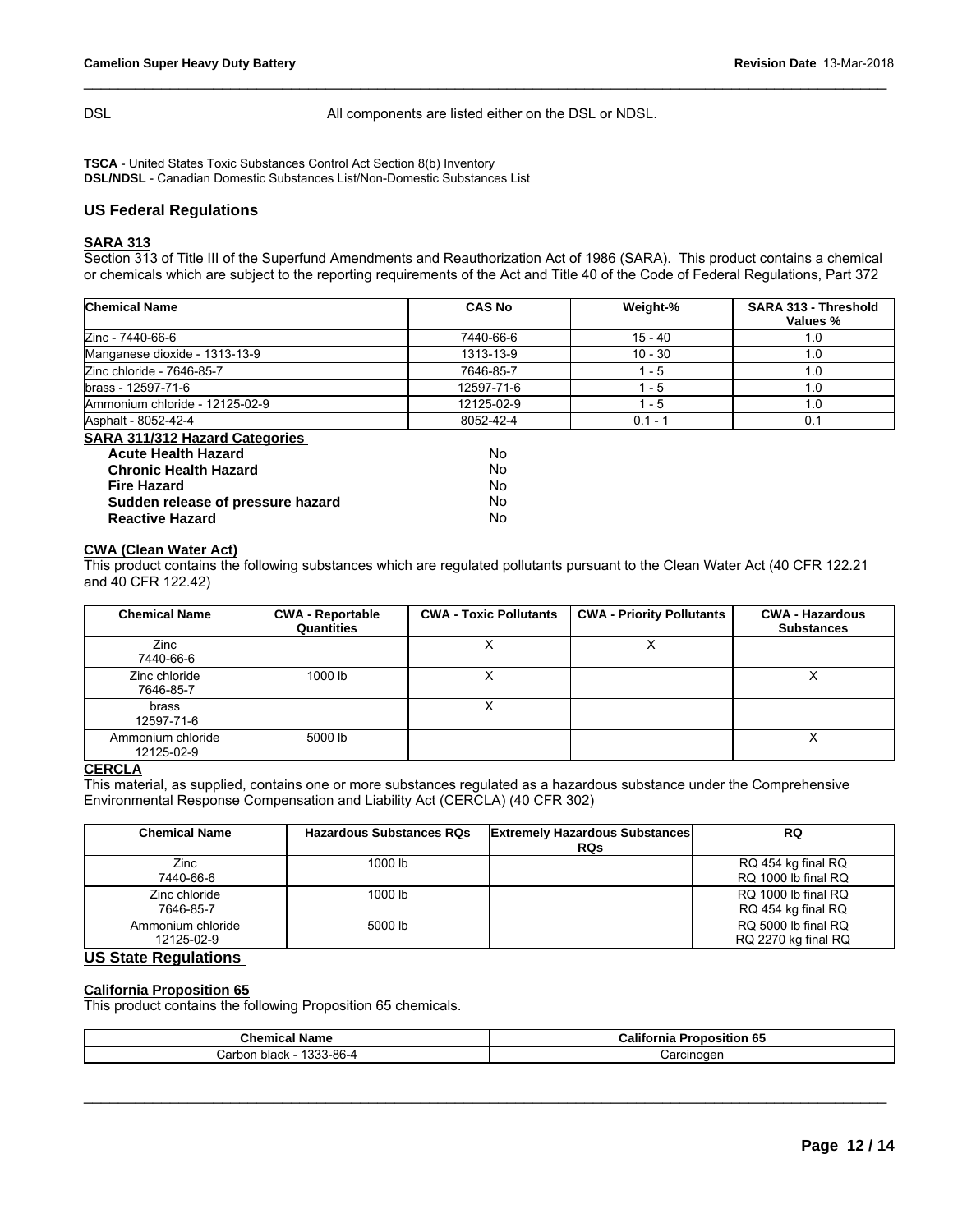### **U.S. State Right-to-Know Regulations**

| <b>Camelion Super Heavy Duty Battery</b><br>Revision Date 13-Mar-2018 |                   |                      |              |                     |                 |  |
|-----------------------------------------------------------------------|-------------------|----------------------|--------------|---------------------|-----------------|--|
| U.S. State Right-to-Know Regulations<br>$\ddot{\phantom{0}}$          |                   |                      |              |                     |                 |  |
| <b>Chemical Name</b>                                                  | <b>New Jersey</b> | <b>Massachusetts</b> | Pennsylvania | <b>Rhode Island</b> | <b>Illinois</b> |  |
| Zinc<br>7440-66-6                                                     | X                 | $\times$             | $\times$     | $\times$            |                 |  |
| Manganese dioxide<br>1313-13-9                                        |                   |                      | X            | $\times$            | $\mathsf{X}$    |  |
| Graphite<br>7782-42-5                                                 | X                 | $\mathsf{X}$         | X            |                     |                 |  |
| Zinc chloride<br>7646-85-7                                            | X                 | $\mathsf{X}$         | X            | $\mathsf{X}$        |                 |  |
| Carbon black<br>1333-86-4                                             | X                 | $\mathsf{X}$         | X            |                     | $\mathsf{X}$    |  |
| Ammonium chloride<br>12125-02-9                                       | X                 | $\mathsf{X}$         | X            | $\mathsf{X}$        |                 |  |
| Asphalt<br>8052-42-4                                                  | X                 | X                    | $\sf X$      |                     | X               |  |

### **International Regulations**

### **Mexico**

### **National occupational exposure limits**

|                                     | Component                                           | <b>Carcinogen Status</b>     |                          | <b>Exposure Limits</b>                                                |
|-------------------------------------|-----------------------------------------------------|------------------------------|--------------------------|-----------------------------------------------------------------------|
|                                     | Manganese dioxide<br>1313-13-9 (10 - 30)            |                              |                          | Mexico: TWA= $0.2 \text{ mg/m}^3$                                     |
|                                     | Graphite<br>7782-42-5 (5 - 10)                      |                              |                          | Mexico: TWA= $2 \text{ mg/m}^3$                                       |
|                                     | Zinc chloride<br>7646-85-7 (1 - 5)                  |                              |                          | Mexico: TWA 1 mg/m $3$<br>Mexico: STEL 2 mg/m <sup>3</sup>            |
|                                     | Carbon black<br>$1333-86-4(1-5)$                    |                              |                          | Mexico: TWA 3.5 mg/m $3$<br>Mexico: STEL 7 mg/m <sup>3</sup>          |
|                                     | Ammonium chloride<br>$12125-02-9(1-5)$              |                              |                          | Mexico: TWA 10 mg/m <sup>3</sup><br>Mexico: STEL 20 mg/m <sup>3</sup> |
|                                     | Asphalt<br>$8052 - 42 - 4 (0.1 - 1)$                |                              |                          | Mexico: TWA 5 mg/m <sup>3</sup><br>Mexico: STEL 10 mg/m <sup>3</sup>  |
| Canada<br><b>WHMIS Hazard Class</b> | Mexico - Occupational Exposure Limits - Carcinogens |                              |                          |                                                                       |
| Not determined                      |                                                     |                              |                          |                                                                       |
|                                     |                                                     | <b>16. OTHER INFORMATION</b> |                          |                                                                       |
| <b>NFPA</b>                         | <b>Health Hazards 3</b>                             | <b>Flammability 0</b>        | Instability 0            | <b>Physical and</b><br><b>Chemical Hazards -</b>                      |
| <b>HMIS</b>                         | Health Hazards 0                                    | $F$ lammability $\theta$     | <b>Physical Hazard</b> 0 | <b>Personal Protection</b>                                            |

### **Canada WHMIS Hazard Class**

| <b>NFPA</b>                                  | <b>Health Hazards 3</b>                                                                       | <b>Flammability 0</b>    | Instability 0            | <b>Physical and</b>                                          |  |
|----------------------------------------------|-----------------------------------------------------------------------------------------------|--------------------------|--------------------------|--------------------------------------------------------------|--|
| <b>HMIS</b>                                  | <b>Health Hazards 0</b>                                                                       | <b>Flammability 0</b>    | <b>Physical Hazard 0</b> | <b>Chemical Hazards -</b><br><b>Personal Protection</b><br>X |  |
| <b>Prepared By</b>                           | <b>Product Stewardship</b><br>23 British American Blvd.<br>Latham, NY 12110<br>1-800-572-6501 |                          |                          |                                                              |  |
| <b>Issuing Date</b>                          | 13-Mar-2015                                                                                   |                          |                          |                                                              |  |
| <b>Revision Date</b><br><b>Revision Note</b> | 13-Mar-2015                                                                                   | No information available |                          |                                                              |  |
|                                              |                                                                                               |                          |                          |                                                              |  |